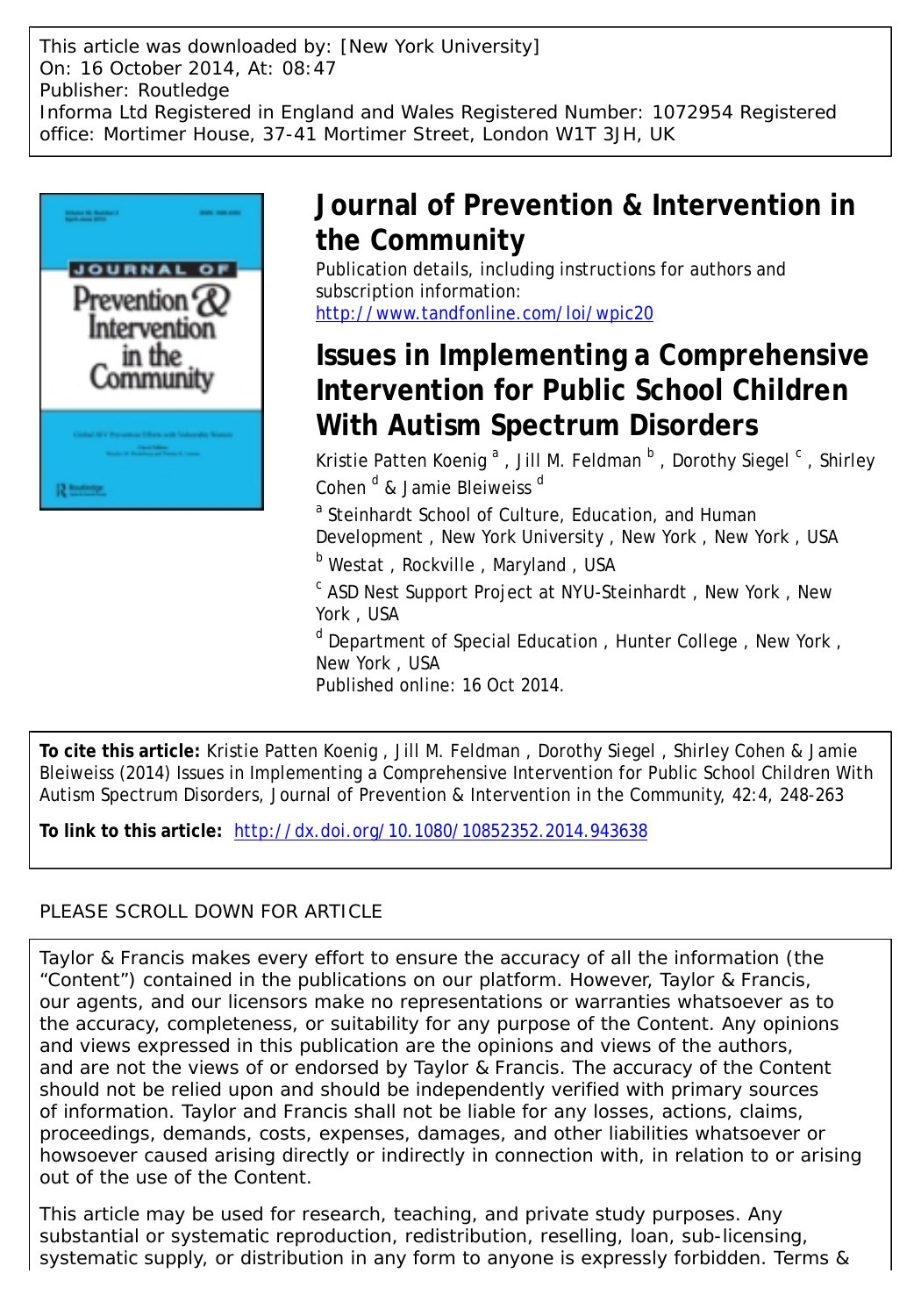Conditions of access and use can be found at [http://www.tandfonline.com/page/terms](http://www.tandfonline.com/page/terms-and-conditions)[and-conditions](http://www.tandfonline.com/page/terms-and-conditions)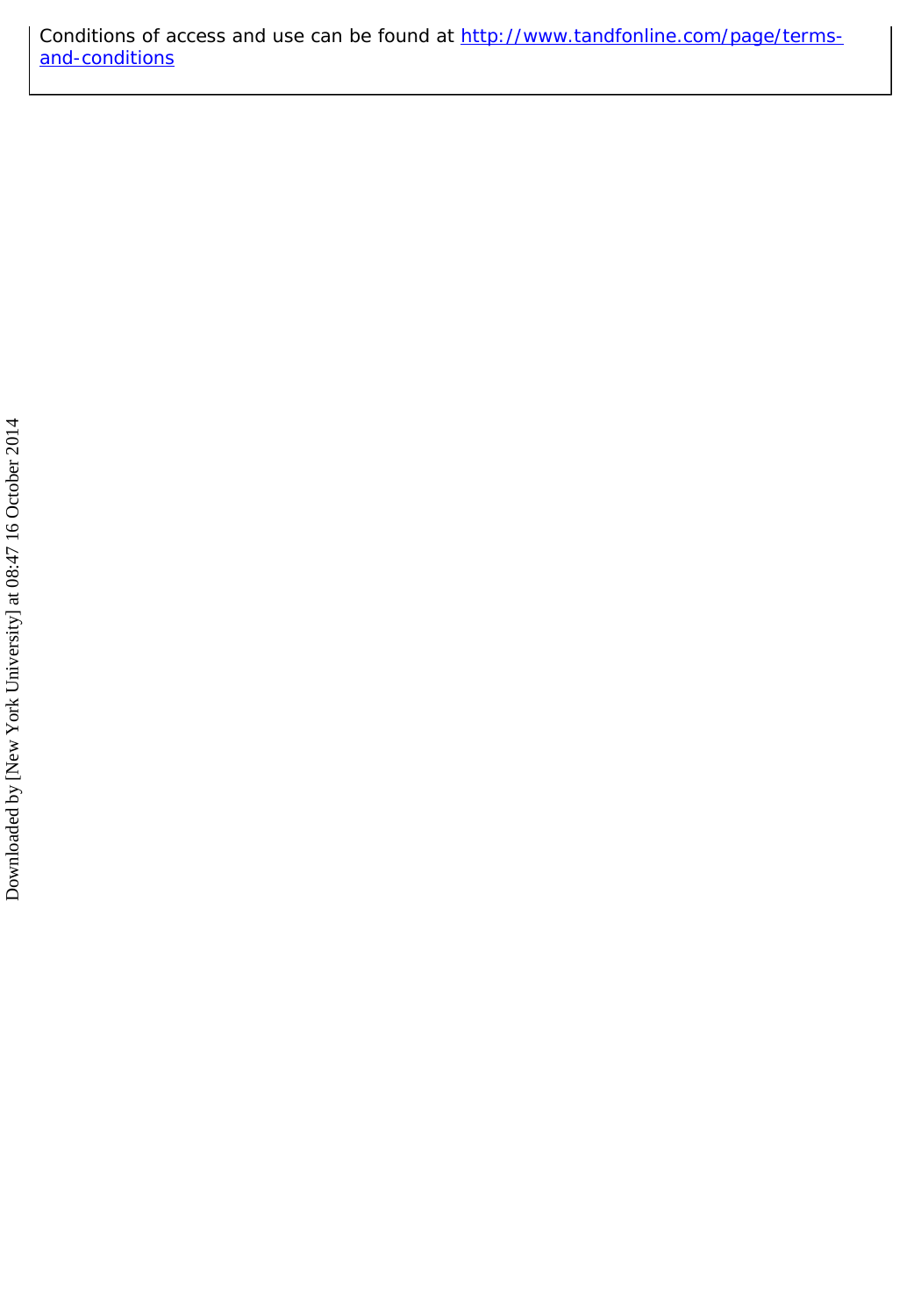### Issues in Implementing a Comprehensive Intervention for Public School Children With Autism Spectrum Disorders

**D** Routledge

Taylor & Francis Group

駁

#### KRISTIE PATTEN KOENIG

Steinhardt School of Culture, Education, and Human Development, New York University, New York, New York, USA

JILL M. FELDMAN

Westat, Rockville, Maryland, USA

#### DOROTHY SIEGEL

ASD Nest Support Project at NYU-Steinhardt, New York, New York, USA

#### SHIRLEY COHEN and JAMIE BLEIWEISS

Department of Special Education, Hunter College, New York, New York, USA

Many students with autism spectrum disorders (ASD) are educated separately from their typically developing peers, while others are placed in inclusive classes but without supports that would help them benefit from less restrictive placements. The needs of students with ASD who are in inclusive settings are often not planned for or met appropriately, resulting in continuing problems and movement to increasingly restrictive environments or private placements. There is a critical need for school models to fill the gap in appropriate services for this population of children with ASD. These models should include those that are inclusive and academically challenging, that can be implemented by many school districts, and that are responsive to the unique combination of strengths and deficits in these students. In the current article, the authors describe the development and core components of the model, and implementation of the ASD Nest program in public schools in New York City.

Address correspondence to Kristie Patten Koenig, Steinhardt School of Culture, Education, and Human Development, New York University, Education, 35 West 4th Street, 11th floor, New York, NY 10012, USA. E-mail: kpk3@nyu.edu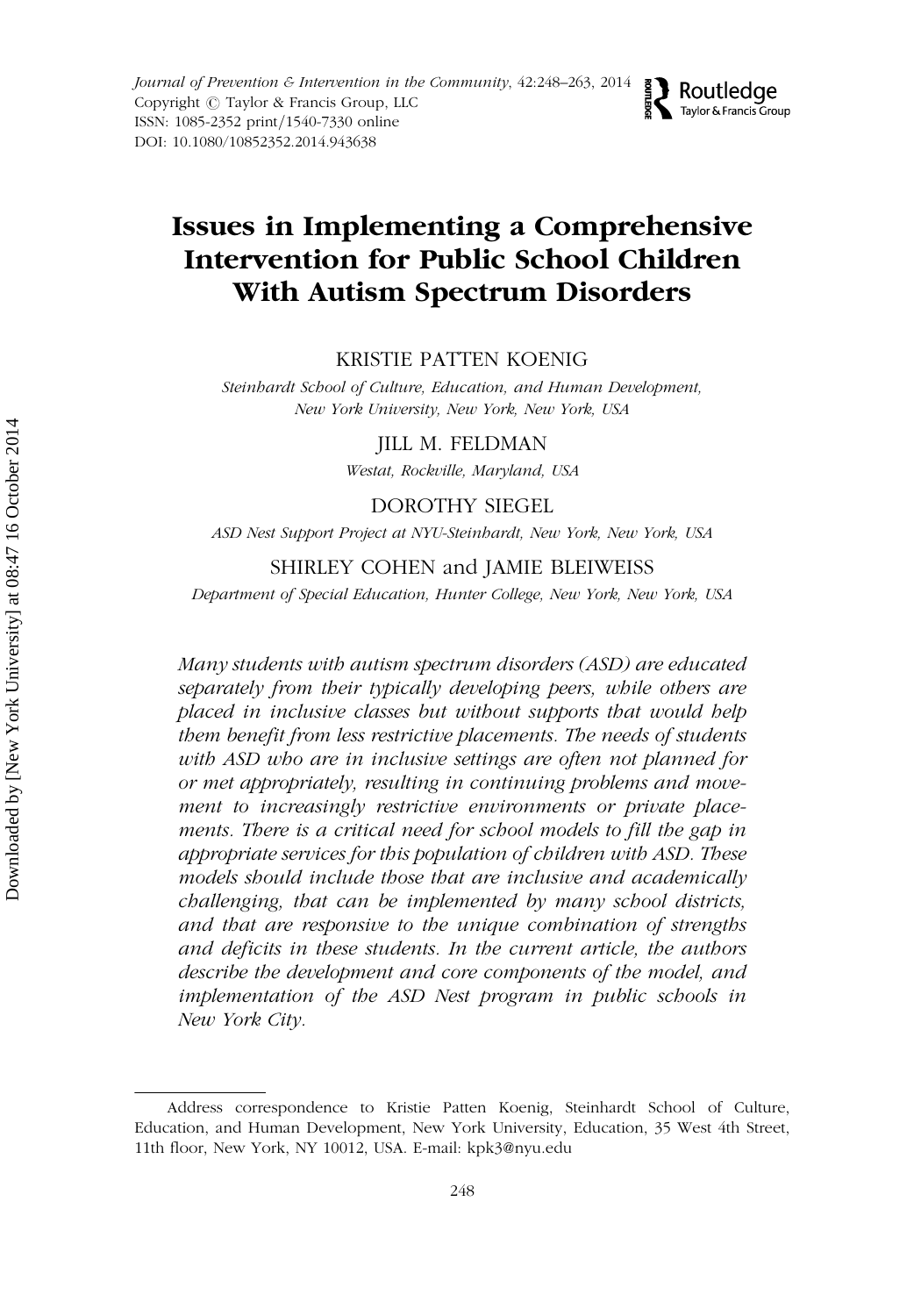KEYWORDS autism spectrum disorders, implementation of intervention models, inclusion, special education

#### INTRODUCTION

The U.S. Department of Education's Office of Special Education Programs (OSEP) defines autism in the context of federal education law as a ''developmental disability affecting verbal and non verbal communication and social interaction that adversely affects a child's educational performance'' (U.S. Department of Education, 2006, p. 35). Based on recent surveys, the Centers for Disease Control and Prevention revised the autism spectrum disorders (ASD) prevalence estimates to 1 in 150 children in 2007; which was again revised in 2009 to approximately 1%—1 in 110 children (Centers for Disease Control and Prevention, 2009). The number of children ages 3 to 21 who have been identified as having autism and are receiving special education services has increased dramatically. In a 10-year period from 1993 to 2003, the number of children in this category jumped from 19,000 to over 186,000; which will continue to increase in tandem with the rising prevalence estimates (U.S. Department of Education, 2007).

Children with disabilities can be provided educational programming through a variety of models, but with a mandate to be in the least restrictive environment. ''Despite relatively slow progress, students with autism are increasingly being educated in inclusive classrooms. Many of those same learners, however, are being excluded from rich and meaningful experiences in those classrooms, perhaps because teachers are unsure of how to include them ...'' (Kluth, 2003, p. 31). How then are interventions developed and implemented that foster successful, meaningful inclusion for children with ASD? The National Research Council's report (2001), Educating Children with Autism, articulated the belief that "education, both directly of children, and of parents and teachers, is currently the primary form of treatment of autism'' (p. 12); with the school environment having the potential to be a major vehicle for therapeutic change. Thus, educational interventions should be developed and implemented with this goal in mind.

Focused interventions that are evidenced based may be used by teachers and related service personnel to teach specific skills for children with ASD (Odom, Collet-Klingenberg, Rogers, & Hatton, 2010). There is a critical need to examine effective models that use evidenced based interventions, and to assess if they are being implemented effectively for children with ASD (Barton, Lawrence, & Deurloo, 2011). This article describes the development and implementation of the ASD Nest program, an inclusive comprehensive intervention within the New York City public schools.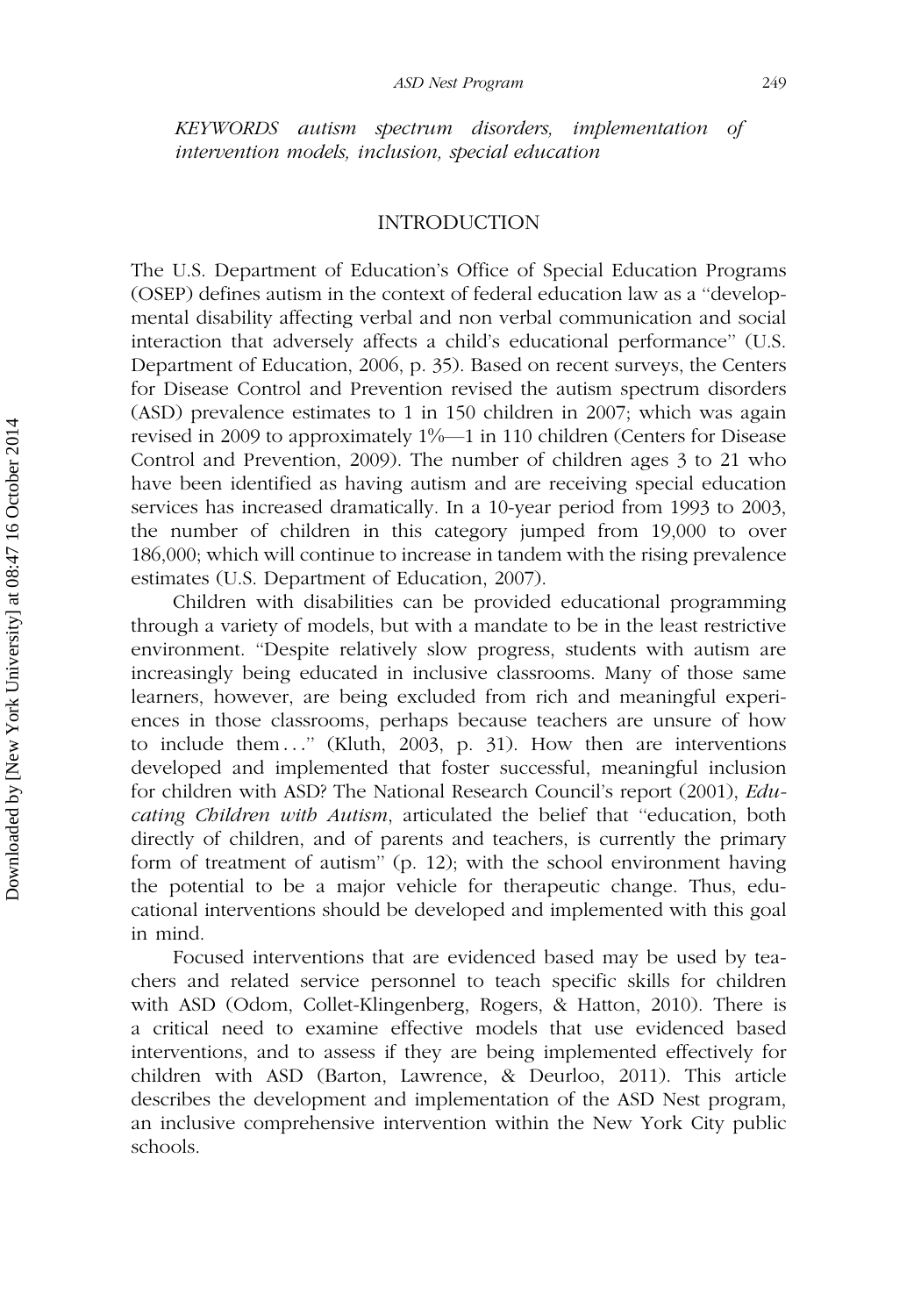#### BACKGROUND

Often evidence-based strategies are used with specific outcome measurements for individuals or groups of students, but without examination of the implementation process and how this may affect the outcomes of intervention programs (Durlak & DuPre, 2008; O'Donnell, 2008; Stith et al., 2006). According to Durlak and DuPre ''many innovations encounter implementation problems that diminish a program's impact'' (pp. 327–328), yet often the literature focuses on the innovative strategy without viewing issues related to implementation. Moreover, ''accurate interpretation of outcomes depends on knowing what aspects of the intervention were delivered and how well they were conducted'' (Durlak & DuPre, 2008, p. 328).

The National Autism Center's report (2009) recommended systematic change as the most effective way to implement interventions on a larger scale. Children with high functioning autism (HFA) may have the requisite academic skills to succeed in inclusive settings (Griswold, Barnhill, Smith Myles, Hagiwara, & Simpson, 2002), but atypical responses to overwhelming sensory environments, deficits in social engagement, and poor selfregulation of behavior may have a more critical impact on their success both in inclusive settings, as well as in relation to their long term outcomes. These children are often educated in inclusive classrooms with individualized supports, but without systematic change that allows for more effective implementation integrity and sustainability of established interventions. Training, professional development, and administrative support is essential to implementation accuracy (Durlak & DuPre, 2008; Elias, Zins, Graczyk, & Weissberg, 2003; Fixsen, Naoom, Blase, Friedman, & Wallace, 2005; National Autism Center, 2009).

The systems perspective highlights the need to go beyond the individual classroom to school-wide changes (Barton et al., 2011; Fixsen et al., 2005; Odom et al., 2010). When viewing implementation of the ASD Nest program it is necessary to look at the systematic change that was necessary, in order for the community to implement a new program and alter the organizational climate. There are a myriad of issues related to implementation, but this paper will focus on three key factors identified in the implementation literature, including (1) community readiness, (2) existence of adequate resources, including administrative support, and (3) training and technical assistance (Fixsen et al., 2005; Stith et al., 2006).

#### Community Readiness

Prior to the establishment of the ASD Nest program described in this article, the New York City public school system had no program for higher functioning students with ASD who had the cognitive potential to do grade-level academic work. According to a 2002 report by Community School District 15,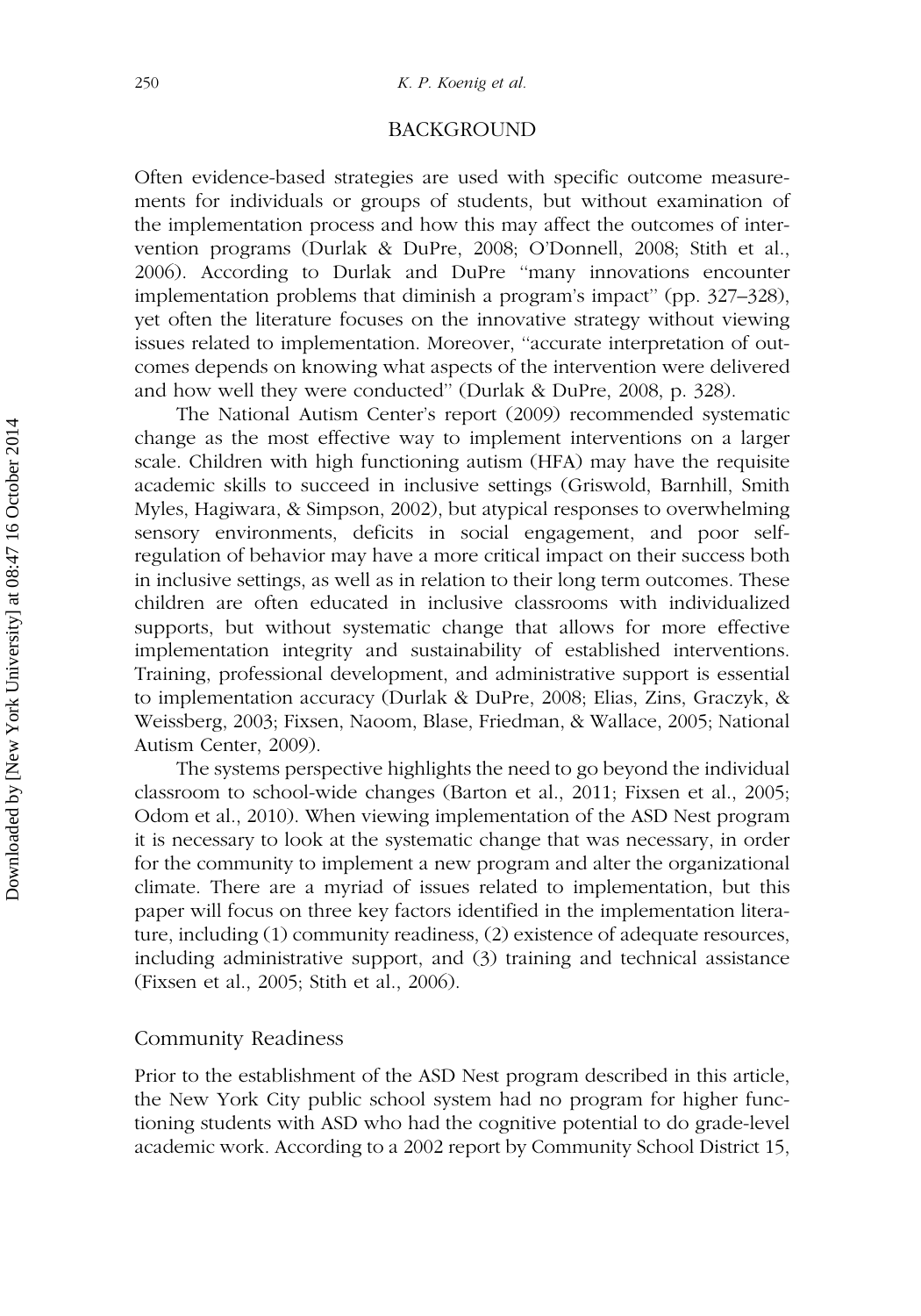a sub-district of the New York City public school system, many families of higher functioning children with ASD—especially those who had made great strides from extensive early intervention and inclusive preschool services said that the special education District 75 program was not an appropriate educational environment for their children. Earlier, in 2001, a group of six such families approached the District 15 superintendent and asked her to create a class within their neighborhood elementary school for their five- and six-year-old children. They wanted their children educated close to home in as inclusive an environment as possible. The ASD Nest program was created to address these needs.

Importantly, we would expect community readiness or capacity to be related to successful implementation of the ASD Nest program (Durlak & DuPre, 2008). Adelaman and Taylor (2003) identified the importance of mobilizing interest and support among key stakeholders in the early stages of adopting innovations. In this case, parents and a small group of administrators were committed to the innovation. Effective leadership and having at least one ''program champion'' who is often highly placed in an organization is also strongly related to successful implementation (Durlak & DuPre, 2008; Fixsen et al., 2005). The ASD Nest program had its champion in Carmen Farina, the superintendent of Community School District 15 who pressed for programs in community schools so that these children could be included in their own neighborhoods. However, the schools resisted as they had neither the resources nor the training to meet their needs. Thus, the parents of New York City's higher functioning children with autism were ready to support a well thought out, academically focused educational program that also fostered therapeutic change, but resources and support for training were necessary.

#### Resources and Administrative Support

Resources sufficient to launch the project were provided by District 15, foundation grants, and the team that developed and implemented the pilot program. After the first year of implementing the pilot program (2003–04), the New York City Department of Education (NYCDOE) provided a funding structure as well as autism-specific training and support so the ASD Nest program could be replicated across New York City. Obtaining these resources was vital. Insufficient administrative support and funding for these changes can undermine program implementation (Fixsen et al., 2005; Reddy, Newman, De Thomas, & Chun, 2009), and unless structural changes were incorporated into the classrooms, it would be unlikely that the program could be effectively implemented and sustained.

Thus, the ASD Nest program originators met with individual school principals, who were tasked with implementing the model in their schools, as well as with Department of Education administrators, to strategize how to mesh the program with city and state education structures and regulations.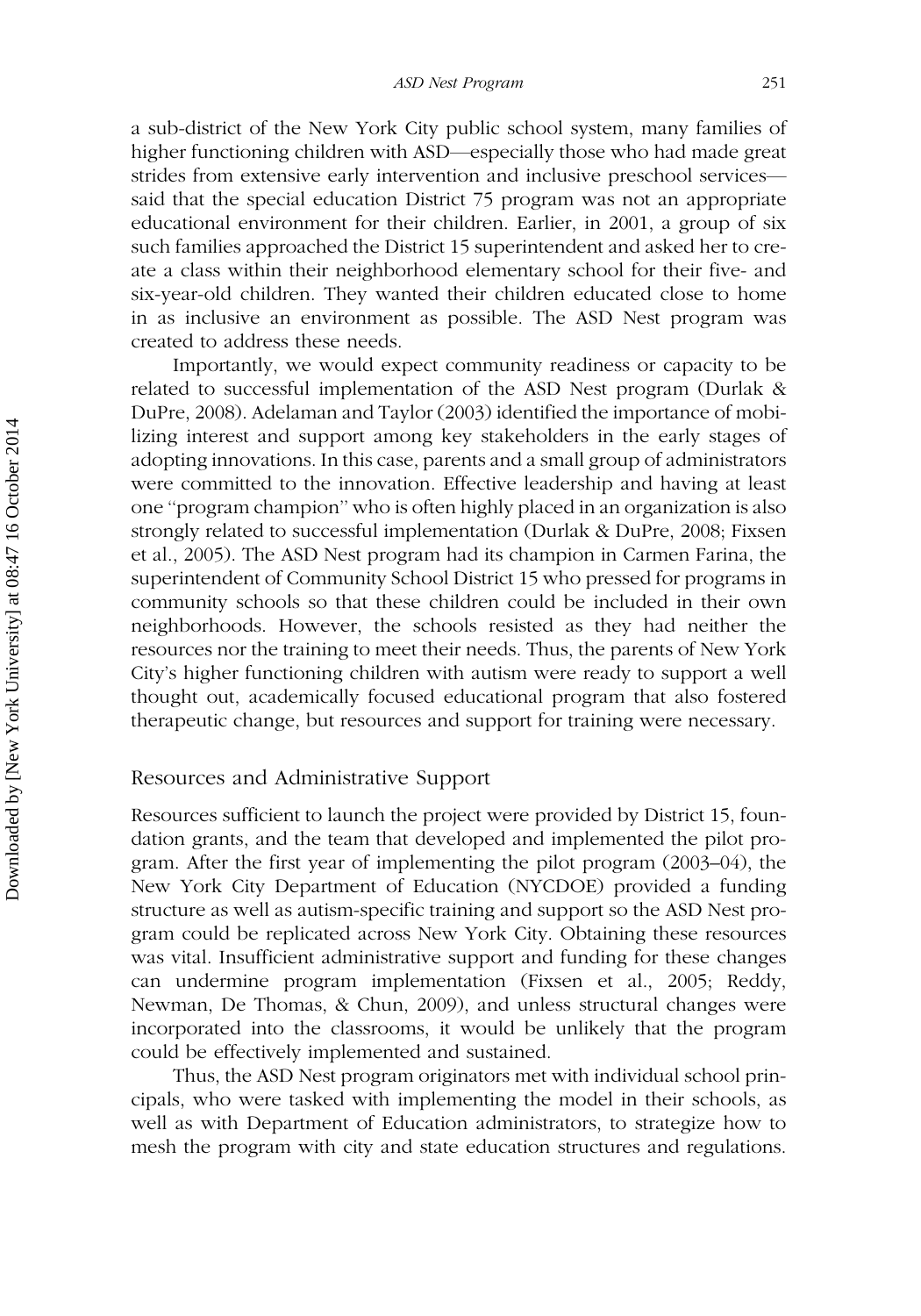Strong support from special education advocacy groups, the local teachers union, and central administration, were critical to making successful structural changes (which are described in the Methods section), in order to implement the ASD Nest Program.

#### Training and Technical Assistance

Administrative support for training and professional development is critical for successful program implementation and sustainability (Denton, Vaughn, & Fletcher, 2003). Innovative interventions must also have a delivery system, which involves initial training and ongoing technical assistance (Durlak & DuPre, 2008). Staff training is a core component of the ASD Nest program. The preservice training for teachers and therapists consists of two graduate courses of three credits each at Hunter College. These modified courses, derived from the master's degree program in early childhood special education, focus more heavily on the types of children being served in the ASD Nest program. One course provides a broad foundation on autism spectrum disorders and intervention strategies, and the other course focuses on behavior theory and its application to young children with ASD. A one-credit course on social development intervention is also provided, utilizing ideas from relationship development intervention (Gutstein & Sheely, 2002), social thinking (Winner, 2007), and other social cognitive approaches. Teachers take all three courses, with related service personnel (e.g., speech therapists, occupational therapists, social workers/guidance counselors) taking at least two of the three courses, with all related service personnel taking the broad foundations course and all speech therapists taking the course on social development intervention. Over the past five years since training has been formalized, approximately 75–95 personnel have been trained every year.

Technical assistance and coaching are provided by Department of Education specialists and consultants hired by New York University (NYU)'s Steinhardt School, under contract to the Department of Education. For its first two years of operation, each new school program is assigned at least two technical support specialists, with different but complementary skill sets. These ASD Nest support staff include specialists in autism, inclusion, co-teaching, positive behavior supports, and communication and social development. Finally, in order to sustain high quality implementation there needs to be a commitment to ongoing professional development (Fixsen et al., 2005). New York University provides a full array of professional development trainings for all staff working in the Nest program. Related service providers (e.g., speech therapists, occupational/physical therapists, and social workers/guidance counselors) meet at least four times per year with their peers from the other Nest schools. Classroom teachers attend workshops with their grade-level peers from the other Nest schools. These workshops serve as opportunities for collective participation, a component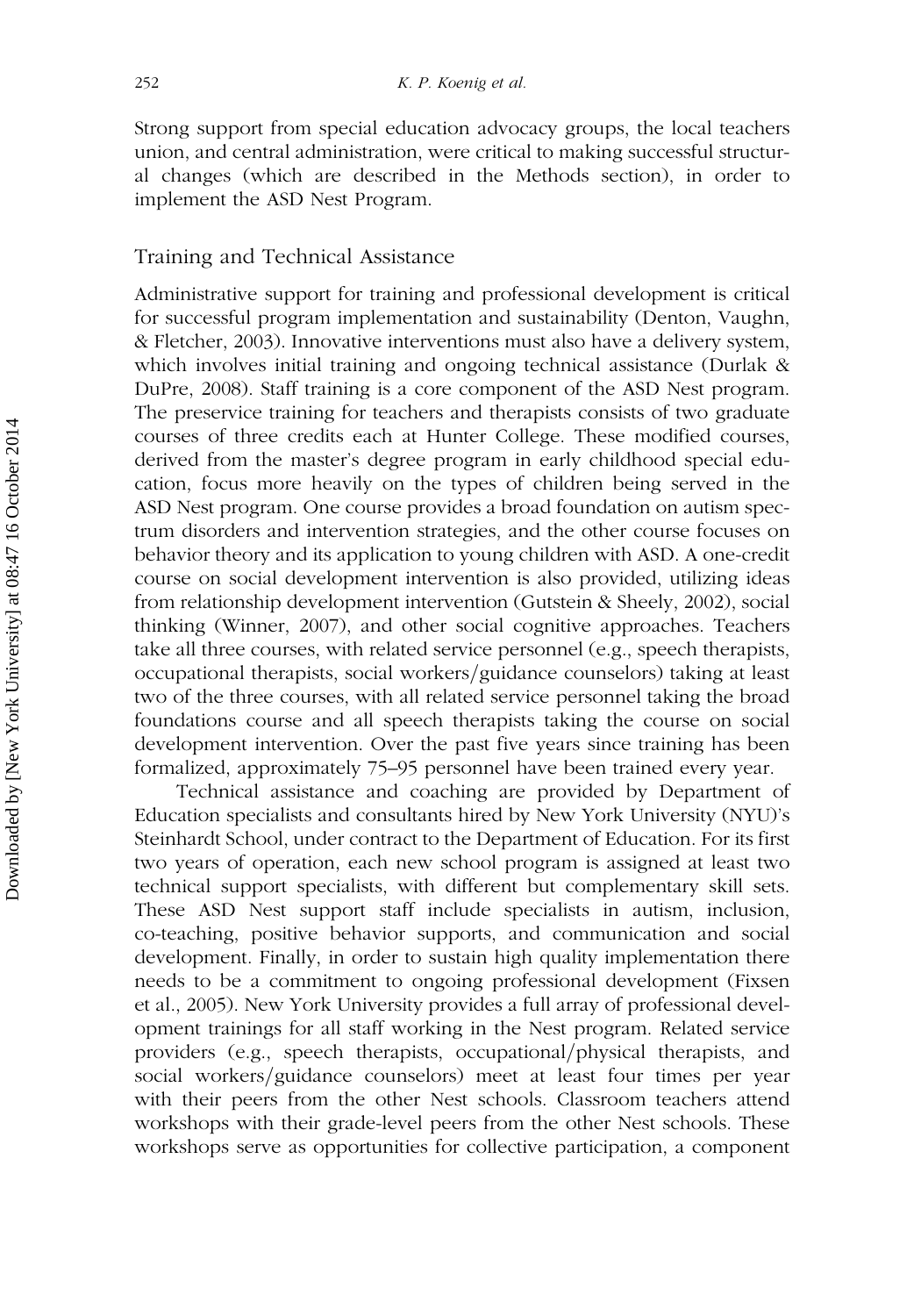of high quality professional development programs (Garet, Porter, Desimone, Birman, & Yoon, 2001) that allows for groups from the same profession, the same grade level and the same school to have adequate time to meet and problem-solve.

#### Challenges to Implementation

As Elias and colleagues (2003) highlight, urban districts pose ''particular challenges'' for implementation and sustainability of innovation. We encountered challenges identified by Elias et al. (2003) that were particularly relevant in the implementation of the ASD Nest Program, namely reorganization, budgetary changes, and reform initiatives. First, during the period of model development and implementation, the NYC school system underwent several major changes. Major reorganization occurred every other year and included regular ''reform'' of special education involving massive personnel and structural changes. The system implemented a continually evolving accountability system built around standardized test scores, which altered the schools' focus on all aspects of instruction and support. The city imposed a hiring freeze on the schools, complicating the selection and training of Nest staff. Systemwide budget cuts reduced funding to the schools and resulted in some schools losing trained Nest staff who were subsequently replaced by teachers who did not choose to work in the Nest program. Overcrowded schools in some areas lacked sufficient space for the Nest program.

Second, Reddy and Newman (2009) identify dimensions that conceptualize barriers to program implementation that are salient in working with the specific disability group of children with high functioning autism. They detail Informational or Skill Based barriers whereby school personnel may be lacking the requisite information to address the broad range of difficulties that are often present when educating a specific disability group. In the case of the ASD Nest program, it took up to four years to enlist the support of some classroom teachers and other school staff whose attitudes, knowledge and practices had to change to a more respectful and non-judgmental approach, with a better understanding of behavioral issues and instructional strategies. Students with ASD often had non-special education cluster teachers for special subjects like music, dance, art, physical education and science, and some of these educators were resistant to making accommodations and instructional modifications for students on the spectrum in an inclusive setting.

Third, a very significant implementation barrier that remains to this day is the identification of appropriate students for the program. There are changes every year in the structure of the special education identification and evaluation systems and the assignment of clinical personnel. The ASD Nest program collaborates with the Department of Education to develop assessment protocols and to train Department of Education clinical staff on how to evaluate children for the program, which include children who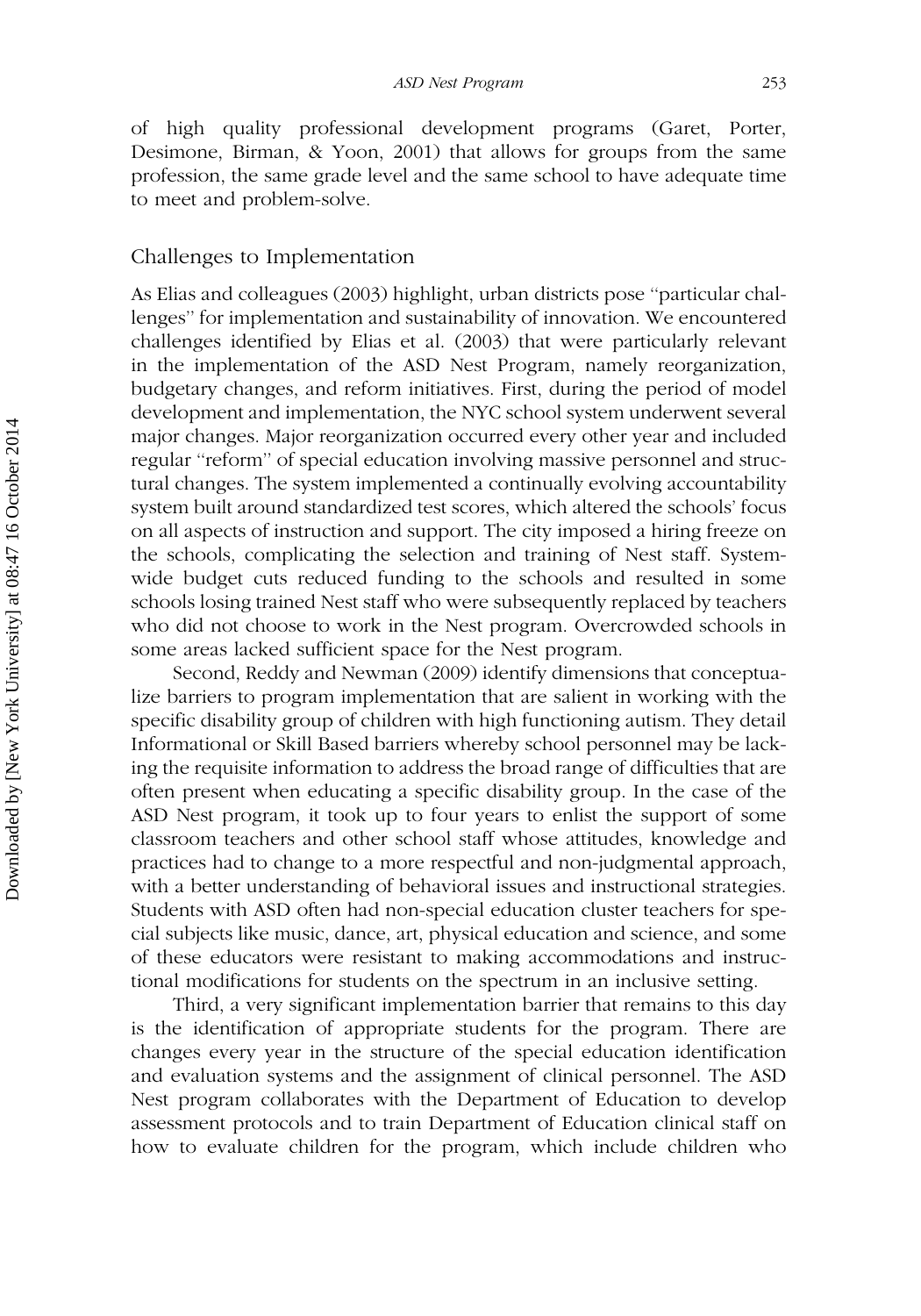can, with support, work in groups, rather than needing one-to-one support for most of the day, and who can meet grade-level academic expectations.

#### Implementation Supports

In addition to these challenges, factors that facilitated initial implementation of the ASD Nest program included steadfast support at all levels of the system: dedicated, open-minded, and compassionate principals who embraced the program and the children; targeted curriculum and training designed by experts in the field of teaching children with autism spectrum disorders; and hard-working and passionate teachers and therapists inspired by the collaborative team approach and the opportunity to positively affect children's lives. These structural and support elements were critical to the early adoption and program installation of the ASD Nest program. Without these structural and support elements, implementation would not be possible. Once adopted, it was necessary to assess how well the program was being implemented, as measured by initial indicators of fidelity of the intervention.

#### METHODS

#### Participants

Piloted in the fall of 2003, and replicated from 2005–2010 in 18 additional elementary schools, the ASD Nest program is an inclusive education model that serves children diagnosed with autism spectrum disorders who are higher functioning in respect to language and cognition, but who may have substantial difficulty with self-regulation, behavioral modulation, coping with change, understanding expected social behavior, and developing social skills, social communication, and social relationships. As of September 2010 there were 97 inclusive ASD Nest classrooms in 19 elementary schools across New York City. These classrooms serve over 400 higher functioning students with ASD and 1,065 typically developing students. Observations and teacher interviews with one representative K–5 school in a middle income neighborhood that was in its fifth year of implementing the Nest program were used to assess implementation of the core components in the ASD Nest classroom. This school had 10 Nest classrooms ( $n = 40$  children with ASD and approximately 160 typically developing students).

#### Program

#### IMPORTANT ELEMENTS OF THE ASD NEST PROGRAM

There are 12 important elements to the program; eight of these elements pertain to the organization and structure of the classroom, three involve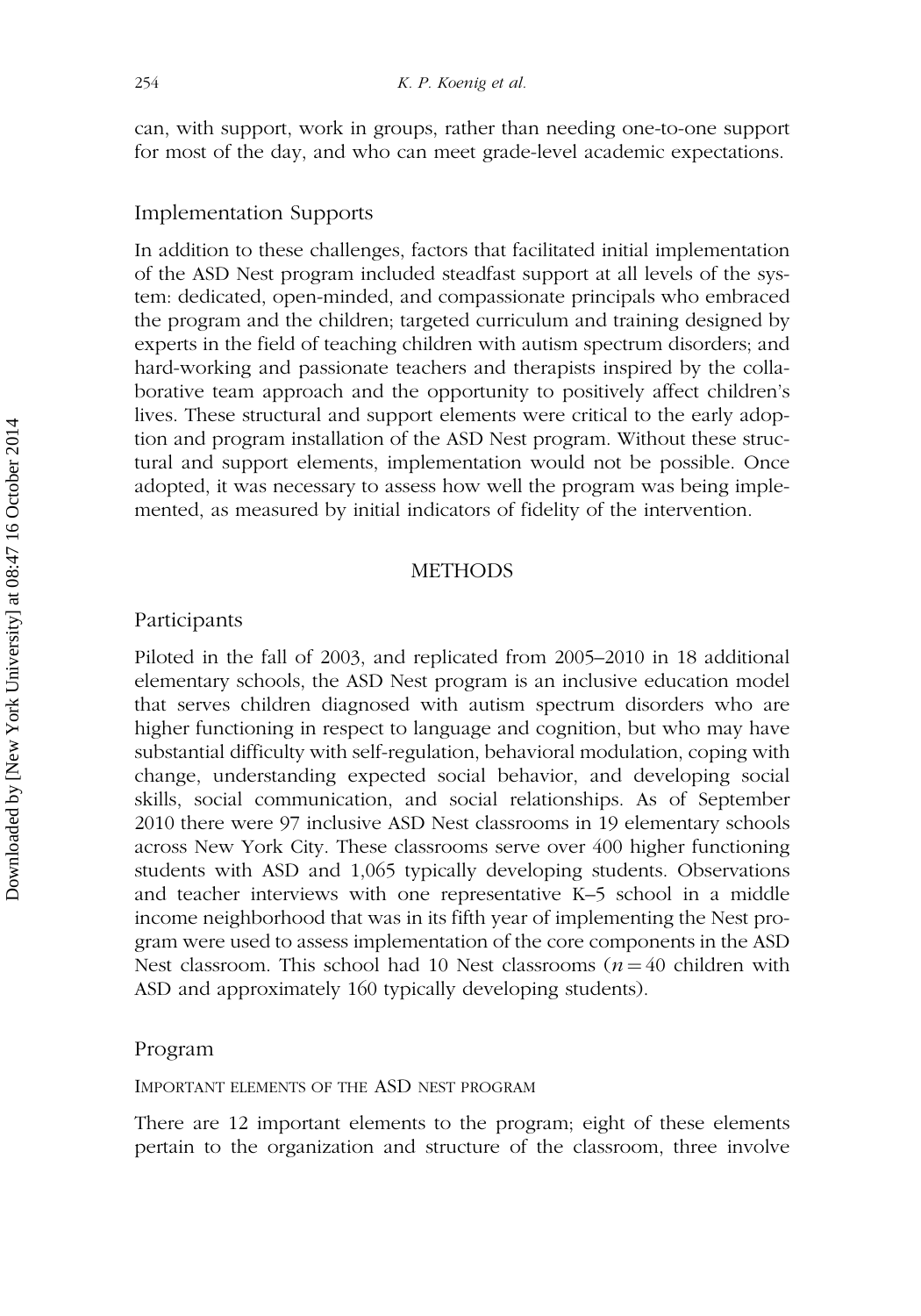evidence-based teaching practices, and the final element is the social development intervention developed specifically for the ASD Nest Program. The focus of the assessment of implementation in this article is on the evidence-based teaching practices, but the other elements are briefly outlined here.

#### Organizational elements

- 1. Monthly meetings for each principal with the NYU project director and a Department of Education program Nest program coordinator.
- 2. Advanced training for at least one teacher-coach in each school who mentors new staff and offers technical assistance.
- 3. Reduced class size: Kindergarten classes consist of four students with ASD and eight typically developing students. In first grade through third grade the class roster has 16 students, 4 with ASD and 12 typically developing students, with the number of the typical peers increasing starting in fourth grade.
- 4. Co-teaching model: Two highly trained educators teach all children in the class. There are no paraprofessionals, ''shadows,'' or school aides. A trained professional (i.e., teacher or therapist) is with the students throughout the day, including lunch, recess and ''specials'' (gym, library, art, music).
- 5. Curricula: The ASD Nest program is built around the standard academic curriculum of the school district; it supplements that curriculum by infusing a focus on social learning, social communication, and self-regulation into classroom learning experiences.
- 6. Weekly team meetings: Weekly 90-minute after-school team meetings are required for all teachers and therapists in the Nest program, and feature case conferencing on individual children.
- 7. A formal ''home–school connection'': This includes a home visit by Nest staff prior to the start of the program; a classroom visit by the child and parents prior to the first day of school; monthly parent support group meetings at the school; and parent access to their child's therapists and teachers through a home–school communication notebook.
- 8. Parent workshops: The program provides five or more workshops a year on positive behavior supports, sensory issues and interventions, social development, understanding academics, and other topics parents request, at about half of the school sites.

Evidence-based teaching elements. In addition to the organizational elements that need to be in place, active treatment ingredients, or those components that are known or believed to be responsible for influencing changes in participants, must be specified in order to monitor program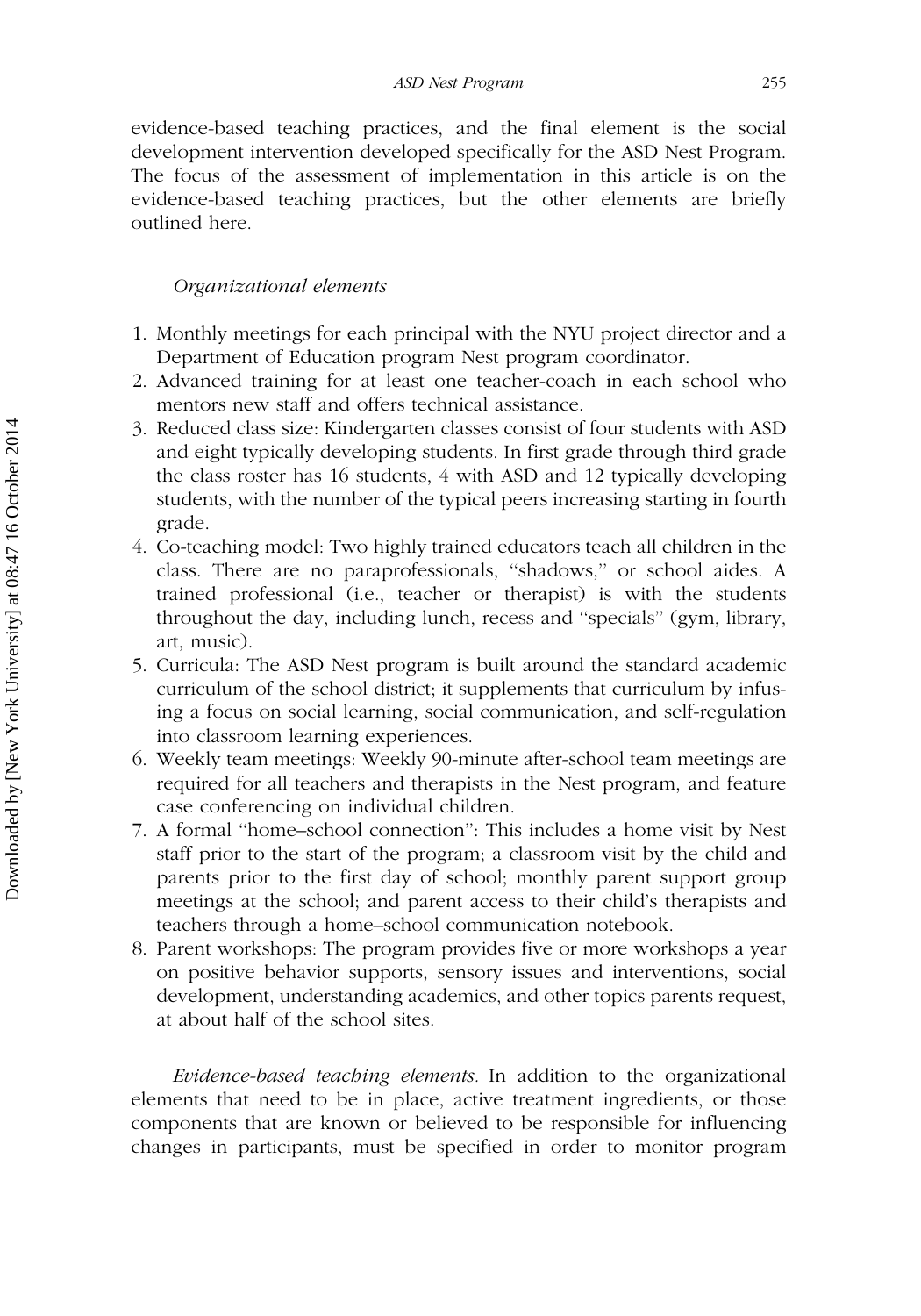implementation (Embry, 2004; Reddy & Newman, 2009). The ASD Nest program design utilizes the following three evidence-based teaching practices, which are considered its core classroom components and the focus of the initial fidelity of implementation discussed in this article:

- 1. Organization of the Classroom Environment: It is often the inability to regulate one's own behavior in response to environmental demands, many of which have a sensory or social basis that contributes to behavioral challenges for individuals with ASD. The ASD Nest Classroom is organized to minimize distractions, to organize and to predict activities and routines, and to understand expectations (Barton et al., 2011; Odom et al., 2010).
- 2. Basic Instructional Strategies and Visual Aids: The use of visual aids may enable children with ASD who are better at visual processing than auditory processing to function more productively in the classroom. Visual supports provide students with increased predictability, help structure their environment, plan their day, and clarify expectations (Barton et al., 2011; Dettmer, Simpson, Myles, & Ganz, 2000; Mesibov & Shea, 2008; National Autism Center, 2009; Odom et al., 2010;).
- 3. Individualized Learning and Behavior Supports: Reduction of behavioral difficulties, often referred to as ''impeding behaviors,'' is one of the major tasks of school programs for children with autism spectrum disorders. Positive behavior supports (Carr, 2007; Crimmins, Farrell, Smith, & Bailey, 2007; Durand & Hieneman, 2008) are an integral component of the ASD Nest program. Systematic reviews have demonstrated the value of a Positive Behavior Support approach to working with students who have ASD (Bambara, 2005; Horner, Carr, Strain, Todd, & Reed, 2002; Howlin, Magiati, & Charman, 2009). Individualized supports serve to **prevent** impeding behavior, **replace** impeding behavior with more appropriate behavior that meets the same function, and **respond** to continued impeding behavior. The most successful strategies are proactive, and are designed to make problem behavior ineffective, inefficient, and irrelevant.

Social development intervention (SDI). The final key ingredient is Social Development Intervention (SDI) described in Koenig, Bleiweiss, Brennan, Cohen, and Siegel (2009). McConnell (2002) recommended interventions that include integration with socially competent children and extending treatment throughout the day in other activities. The ASD Nest program implements these recommendations through its inclusion structure, the social development focus of the SDI curriculum, and incorporation of social interaction interventions throughout the school day. The assessment of fidelity of the SDI intervention is outside the scope of this article, and the implementation of the Evidence-based teaching elements was the focus of the implementation assessment.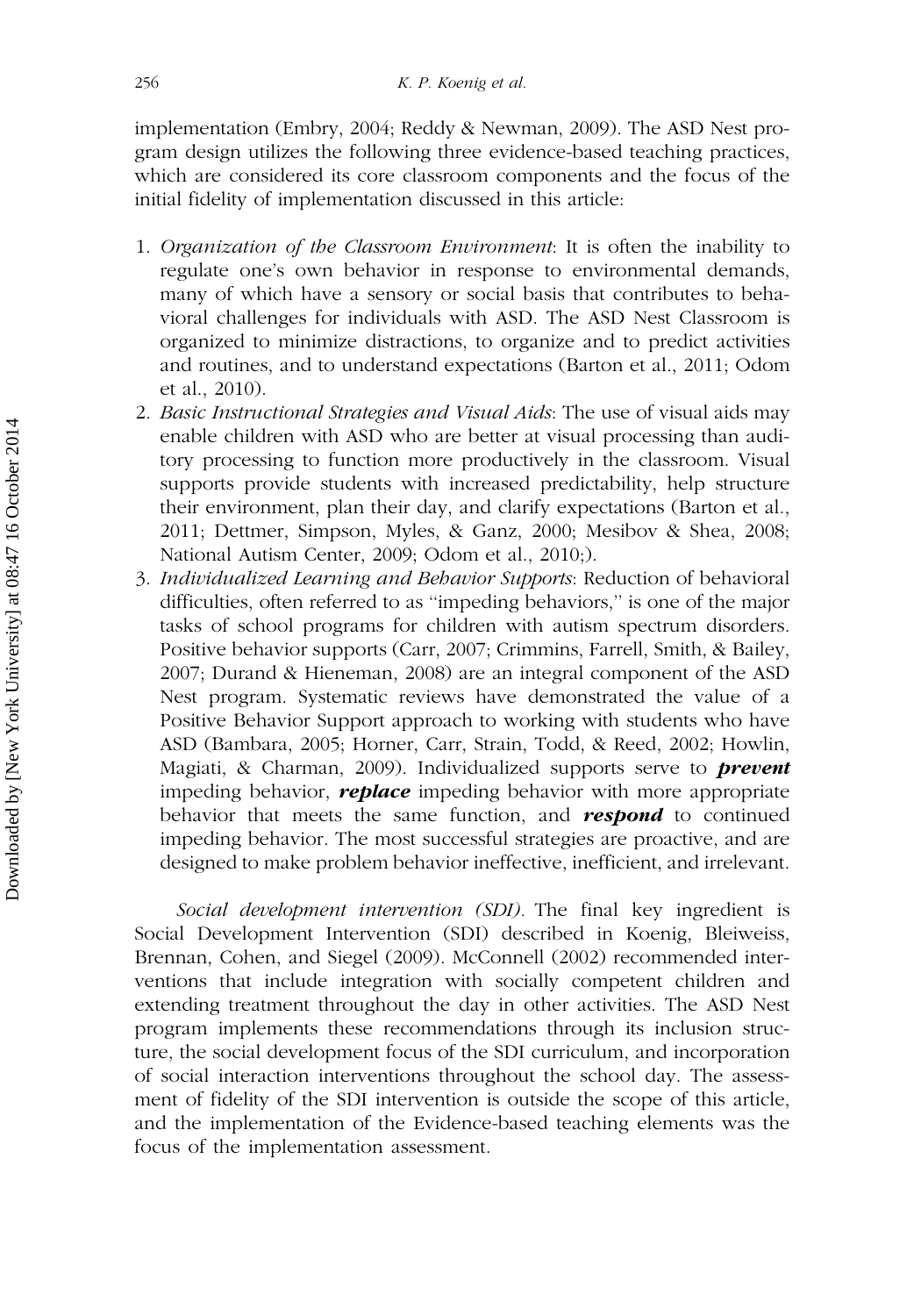#### MEASUREMENT OF IMPLEMENTATION

Initial efforts, including (a) classroom observation and (b) teacher interviews, were used to measure implementation of the ASD Nest program. Observations on the presence of absence of these elements were done by assessing classroom adherence to the Guideposts for Staff of the ASD Nest Program (Cohen & Bleiweiss, 2007) which incorporates strategies and supports that define key aspects of high fidelity implementation of the core classroom components. From this preliminary manual, a 30-item Guideposts Checklist was developed to measure adherence to the core components. The Guideposts Checklist identifies: (a) six items related to "Organization of the Classroom'' including items such as ''there is a set-off quiet area with a beanbag chair and items for self-calming in it. This area is not used as a play area or for reinforcement''; (b) 10 items that are considered ''Basic instructional strategies and visual aids'' including the provision of many opportunities for child choice, peer support, and role play for social learning and problem solving; and (c) 13 ''Individualized Learning and Behavior Supports'' items including: (1) Prevention Strategies (eight items) including priming, social stories, task modifications, and individual schedules; (2) Replacement Strategies (three items) that are designed to teach the child more effective and appropriate means of communicating their wants, needs, dislikes, and preferences; and directly address the impeding/problematic behavior, which includes functional communication training, relaxation training, and a "Break" program. and (3) Response Strategies (two items) that involve modifying the ways in which teachers and other professionals respond to children's problematic behaviors (e.g., decreasing the likelihood that they will be displayed) and to their positive/replacement behaviors, namely, using positive reinforcement (i.e., reward) systems, and planned ignoring in conjunction with the concept of ''catch(ing) them being good.'' After the classroom observations were completed, follow-up interviews were needed to provide an additional source of information as to what elements were easiest and most difficult for teachers to implement, and to obtain data on the presence or absence of strategy use for challenging behavior that were not readily observable if the challenging behavior did not occur during the observation period.

#### Procedure

To assess implementation fidelity, 10 classrooms in the target school were observed for between 30 and 45 minutes, two to three times each and rated for consistency with the *Guideposts Checklist* format. These observations and interviews were completed by one of the co-authors, who was trained in structured observations utilizing the *Guideposts Checklist* format. The observer recorded the presence or absence of the core components, which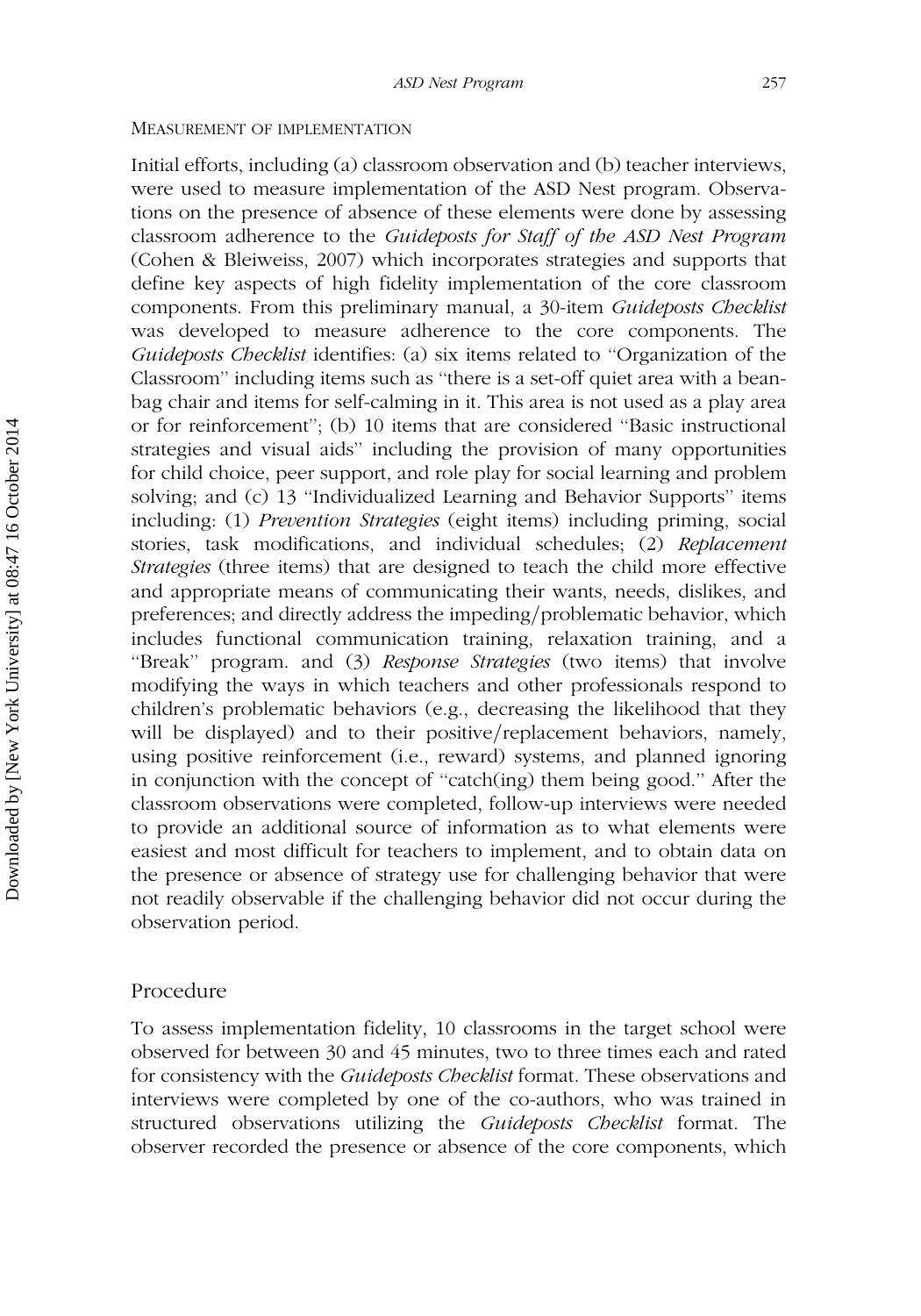was recorded on each visit as present or absent and data was combined for each class across multiple visits to assess the presence or absence of that element and determine a percentage for the class and then an overall percentage of use of core element in the observed schools.

The interviews with teachers and administrators were completed by two other co-authors and included questions in order to determine the presence of core components that were not directly observable on the Guideposts Checklist.

#### RESULTS

All six items related to effective ''Organization of the Classroom Environment'' were present in 100% of the observed classrooms, and if present would be seen in all visits, as they are also easily observable items (e.g., shelves with distracting play items covered, presence of a set-off quiet area, classroom not cluttered) and an expectation for how the environment should look. Organizational elements and classroom set-up are taught during the summer training, implemented, and monitored prior to the beginning of school as the teacher gets her classroom ready.

The 10 items under ''Basic instructional strategies and visual aids'' were used with varying fidelity. Teachers' use of peers to provide support for the student with ASD was the only element in this category that was used in 100% of the observed classrooms.

The Incredible 5 Point Scale, which is a specific visual aide used for voice modulation, was displayed in 70% of classrooms, although it was not directly referenced by the teacher for use (e.g., ''children remember to use your 3 voice'') during the observations of most of these classrooms. Visual aids to supplement verbal directions was observed in only 40% of the classrooms, where those teachers used visual cues and objects to supplement the provided directives (e.g., visual schedule on the board). Two items under ''Basic instructional strategies and visual aids,'' including teachers using ''self-talk'' for problem solving and role playing for social interactions during difficult situations, were not readily observable during the classroom visits (0%), which may be the result of lack of understanding of that strategy or not observing the strategy on routine visit.

The 13 items under ''Individualized Learning and Behavior Supports'' either could be observed directly, or were asked about in an interview to see if there was evidence of use. The concept of ''Catch them being good'' and telling the children what to do, rather than not to do was observed in 100% of all classrooms as well; with teachers all providing behavior-specific praise for positive behaviors displayed by students. Providing concrete examples with directions for class work was also consistently observed in 100% of the classrooms. Daily activity schedules were present in 80% of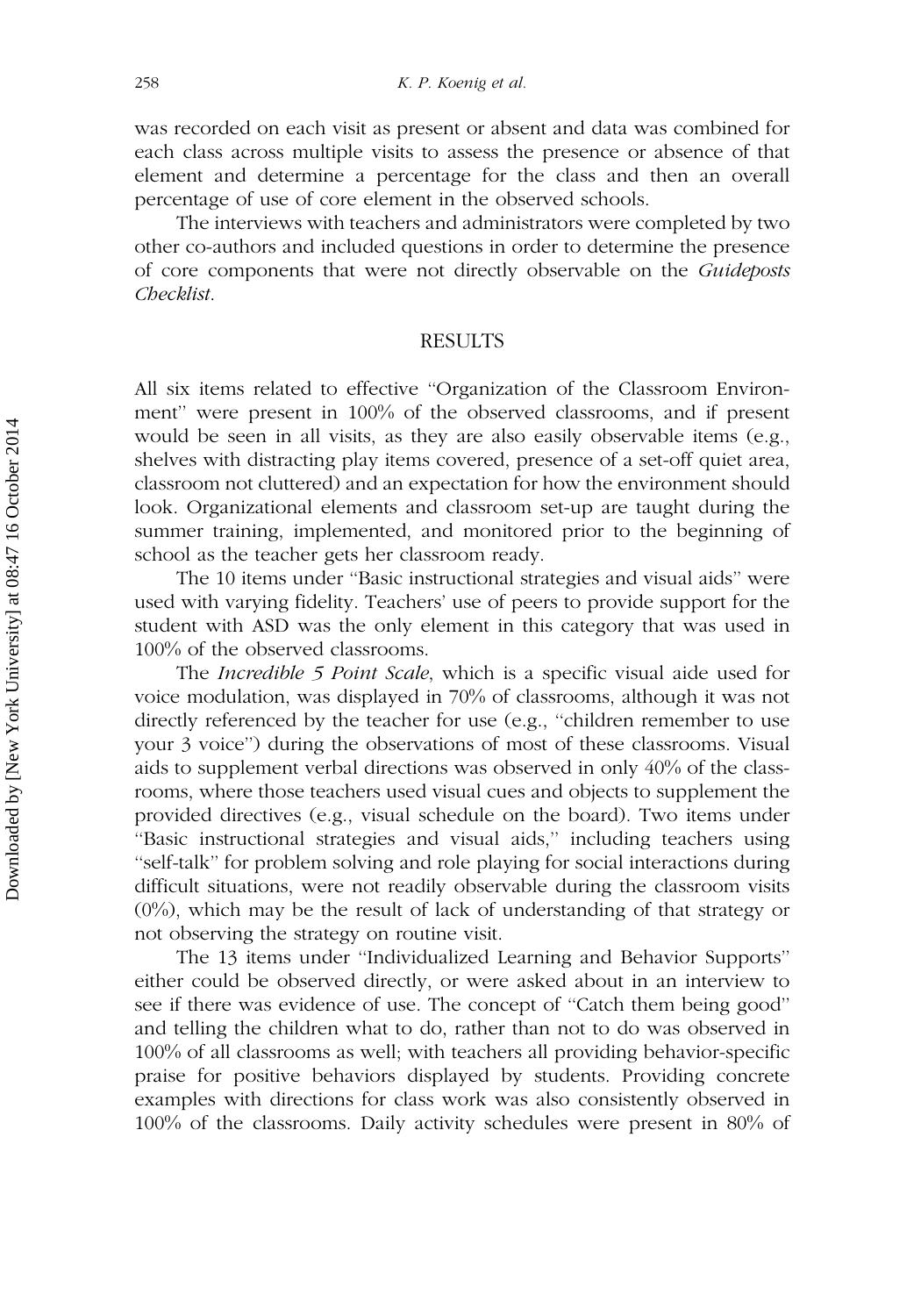the observed classrooms. Of these eight classrooms, the schedule was referenced and used during the limited observation time period in five of the classrooms, indicating high probability that it is referred to frequently throughout the day. Choice-making opportunities were provided by 75% of the teachers; however, it was apparent throughout the observations that there were many more opportunities where choices could have been incorporated into the lesson or activity.

Prevention strategies such as priming, mini-schedules, use of timers, environmental/activity modification and social stories, which are antecedent interventions used prior to the target behavior occurring, were observed and reported as used in 100% of the classrooms, or there was evidence of their use. For example, there was a basket of social stories in the break corner as artifacts, but they were not observed as being used in the classroom during the observation period, but were reported as frequently used by the teacher during a follow-up interview. High probability requests, a prevention strategy was a strategy that 90% of teachers did not use, as underscored by the fact that most of the teachers interviewed needed an explanation of what the strategy meant. This strategy involved the teacher delivering a series of prompts for a skill the child has mastered, the teacher reinforces the child, and then asks the child to follow up with a new skill or one the child is less likely to perform;. Replacement strategies including functional communication training, utilizing a ''Break'' program and relaxation training were used in 100% of the K–2 classrooms observed but were not used in grades 3–5, which may indicate these elements are not necessary in the older grade classrooms, or implementation becomes more inconsistent.

#### DISCUSSION

There is a critical need to develop school models that fill the gaps in appropriate education for high functioning children with ASD, which include models that are inclusive and academically challenging, that can be implemented by many school districts, and that are responsive to the rather unique combination of strengths and deficits in these students. The ASD Nest program was developed to serve children with autism spectrum disorders in or near their neighborhood schools whenever possible, utilizing an inclusion model in conjunction with the standard curriculum, but with additional training and supports for staff that emphasized ASD-specific knowledge, strategies, and supports. The extent to which implementation adheres to an intended model is impacted by community level factors, provider characteristics, innovation characteristics and the prevention delivery system, and specifically organizational capacity and training and technical assistance (Durlak & DuPre, 2008).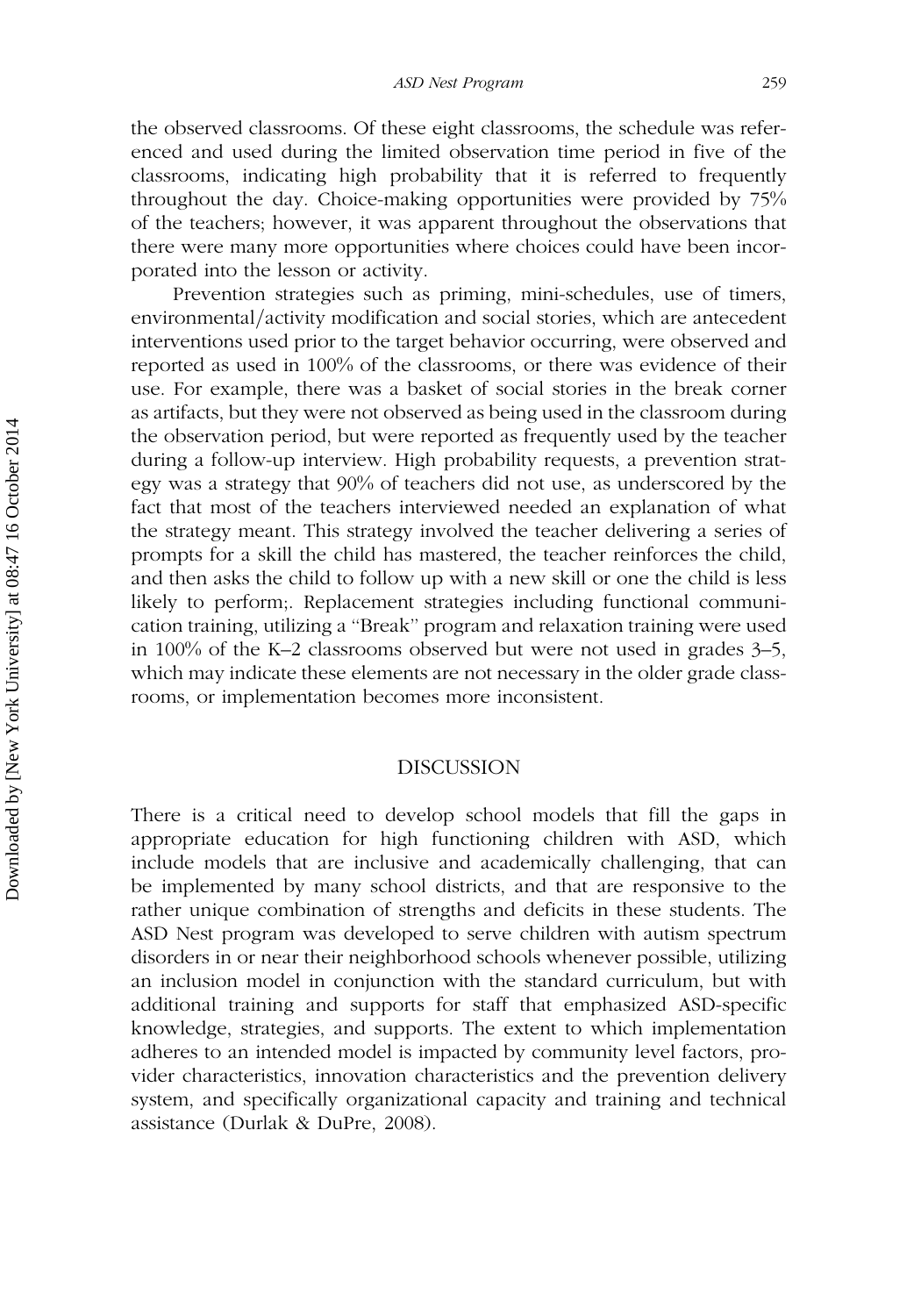As is often the case in the early phases of an intervention, contextual factors that have been shown to be essential to implementation success (Durlak & DuPre, 2008; Elias et al., 2003) were the primary focus of the ASD Nest team, including training and technical assistance, the development of materials to support implementation, and the logistics of intervention delivery and system wide support. The focus on establishing the service delivery system, changing the classroom structure, garnering administrative support, and training teachers and related service professionals in autismspecific evidence-based practices has been critical to the expansion of the ASD Nest program. The ASD Nest program has been adopted by the largest urban school district in the country. In order to ensure sustainability, measuring implementation outcomes and intervention outcomes with multiple data sources will be necessary.

Initial attempts were made to assess fidelity of implementation utilizing the Guideposts Checklist, which indicated good implementation of organizational elements of the classroom, and use of autism specific strategies (i.e., visual aids for voice modulation, social stories) but variable fidelity with other elements (high probability requests). Researchers stress the need to promote competence through natural contexts and relationships (Barton et al., 2011; Elias et al., 2003; Odom et al., 2010). On one hand, teachers appear to use interventions at a high level, when the services are a part of the natural context of the inclusive classroom and of the teacher–student relationship, and which benefit all students (i.e., behavior specific praise, using stories to model social behavior, classroom organization). On the other hand, teachers may learn, but have more difficulty incorporating autism-specific strategies that are focused on modifying individual behavior (e.g., high probability requests).

This initial examination of implementation has highlighted the need for a full-scale implementation study that assesses the fidelity of core components across multiple schools, investigates the impact of dosage or the amount of professional development on quality implementation, and examines the adaptations that teachers make in the classroom. Additional data from multiple sources (e.g., surveys, document analyses, interviews, and observations) should be utilized to in order to determine which program aspects are core components that can be altered to fit within the inclusive classroom (Durlak & DuPre, 2008). There is also a critical need for continued development of systematic manualized interventions. Continued analysis of key features of the current curricula and professional development and training with stakeholder feedback are ongoing, with revisions of the Guideposts Checklist to reflect observable key elements. These will yield data for use in modifying existing program guidelines, future training materials, and efficacy studies that can compare core features to a control condition.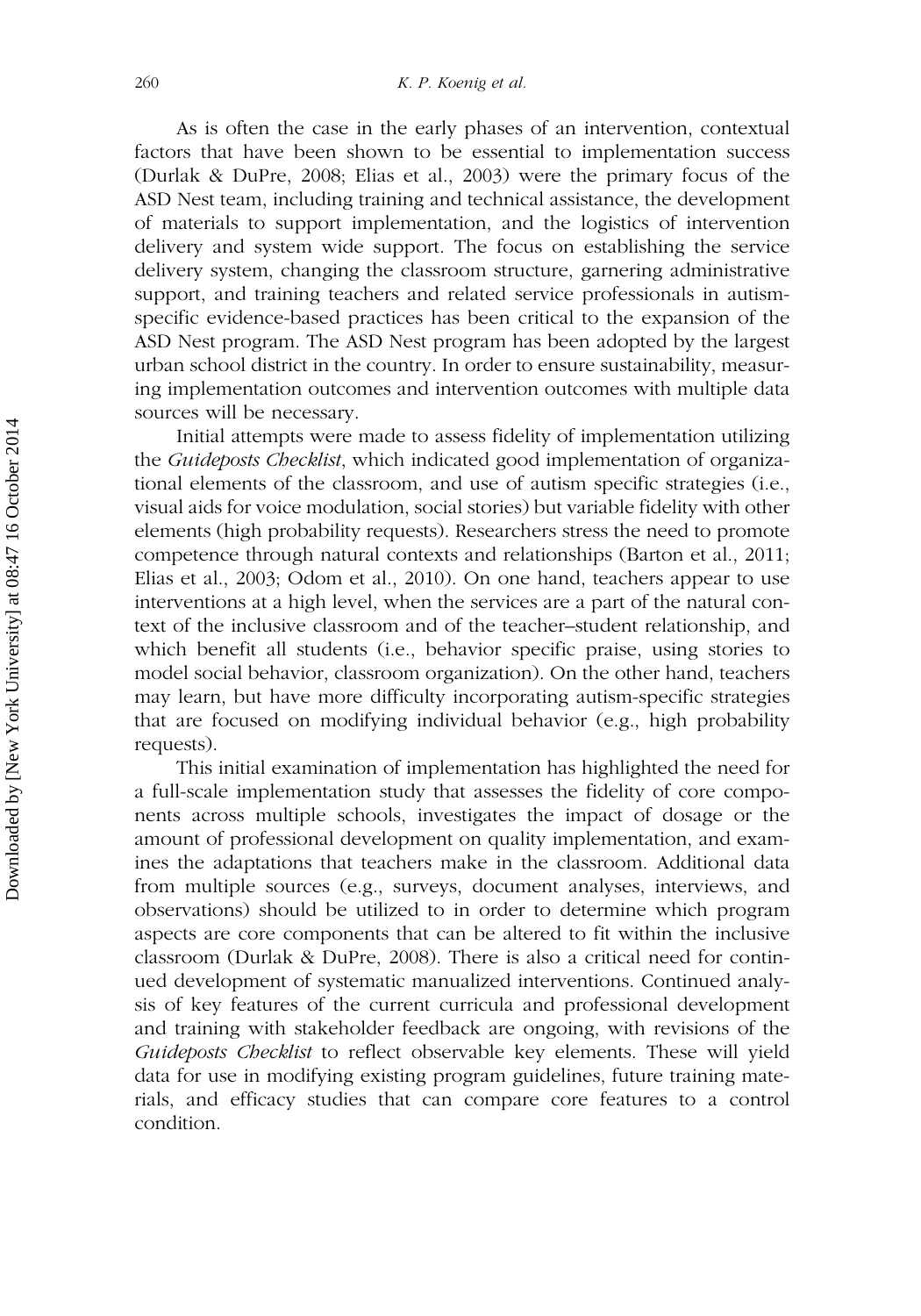#### REFERENCES

- Adelman, H. S., & Taylor, L. (2003). On sustainability of project innovations as systemic change. Journal of Educational and Psychological Consultation, 14(1), 1–25.
- Bambara, L. M. (2005). Evolution of positive behavior support. In L. M. Bambara & L. Kern (Eds.), Individualized supports for students with problem behaviors (pp. 1–24). New York, NY: Guilford Press.
- Barton, E. E., Lawrence, K., & Deurloo, F. (2011). Individualizing interventions for young children with autism in preschool. Journal of Autism and Developmental Disorders. doi:10.1007/s10803-011-1195-z
- Carr, E. G. (2007). The expanding vision of positive behavior support: Research on happiness, helpfulness, hopefulness. Journal of Positive Behavior Interventions, 9, 3–14.
- Centers for Disease Control and Prevention. (2009). Morbidity and mortality weekly report, December 18, 2009, 58 (SS-10). Retrieved from http://www.dcd.gov/ ncbdd/autism/data.html
- Cohen, S., & Bleiweiss, J. (2007). Guideposts for staff of the ASD Nest program. Unpublished manual.
- Crimmins, D., Farrell, A. F., Smith, P. W., & Bailey, A. (2007). Positive strategies for students with behavior problems. Baltimore, MD: Brookes Publishing.
- Denton, C. A., Vaughn, S., & Fletcher, J. M. (2003). Bringing research-based practice in reading intervention to scale. Learning Disabilities Research  $\epsilon$  Practice, 18(3), 201–211.
- Dettmer, S., Simpson, R. L., Myles, B. S., & Ganz, J. L. (2000). The use of visual supports to facilitate transitions of students with autism. Focus on Autism and Other Developmental Disabilities, 15, 1631–1639.
- Durand, V. M., & Hieneman, M. (2008). Helping parents with challenging children: Positive family interventions (Facilitator's guide). New York, NY: Oxford University Press.
- Durlak, J. A., & DuPre, E. P. (2008). Implementation matters: A review of research on the influence of implementation on program outcomes and the factors affecting implementation. American Journal of Community Psychology, 41, 327–350.
- Elias, M. J., Zins, J. E., Graczyk, P. A., & Weissberg, R. P. (2003). Implementation, sustainability, and scaling up of social-emotional and academic innovations in public schools. School Psychology Review, 32(3), 303–318.
- Embry, D. D. (2004). Community-based prevention using simple, low-cost, evidence-based kernels and behavior vaccines. Journal of Community Psychology, 32(5), 575–591.
- Fixsen, D. L., Naoom, S. F., Blase, K. A., Friedman, R. M., & Wallace, F. (2005). Implementation research: A synthesis of the literature (FMHI Pub  $#231$ ). Tampa, FL: University of South Florida, Louis de la Parte Florida Mental Health Institute, The National Implementation Research Network. Retrieved from http://www.fpg.unc.edu/~nirn/resources/publications/Monograph/index.cfm
- Garet, M. S., Porter, A. C., Desimone, L., Birman, B. F., & Yoon, K. S. (2001). What makes professional development effective? Results from a national sample of teachers. American Educational Research Journal, 38, 915–946.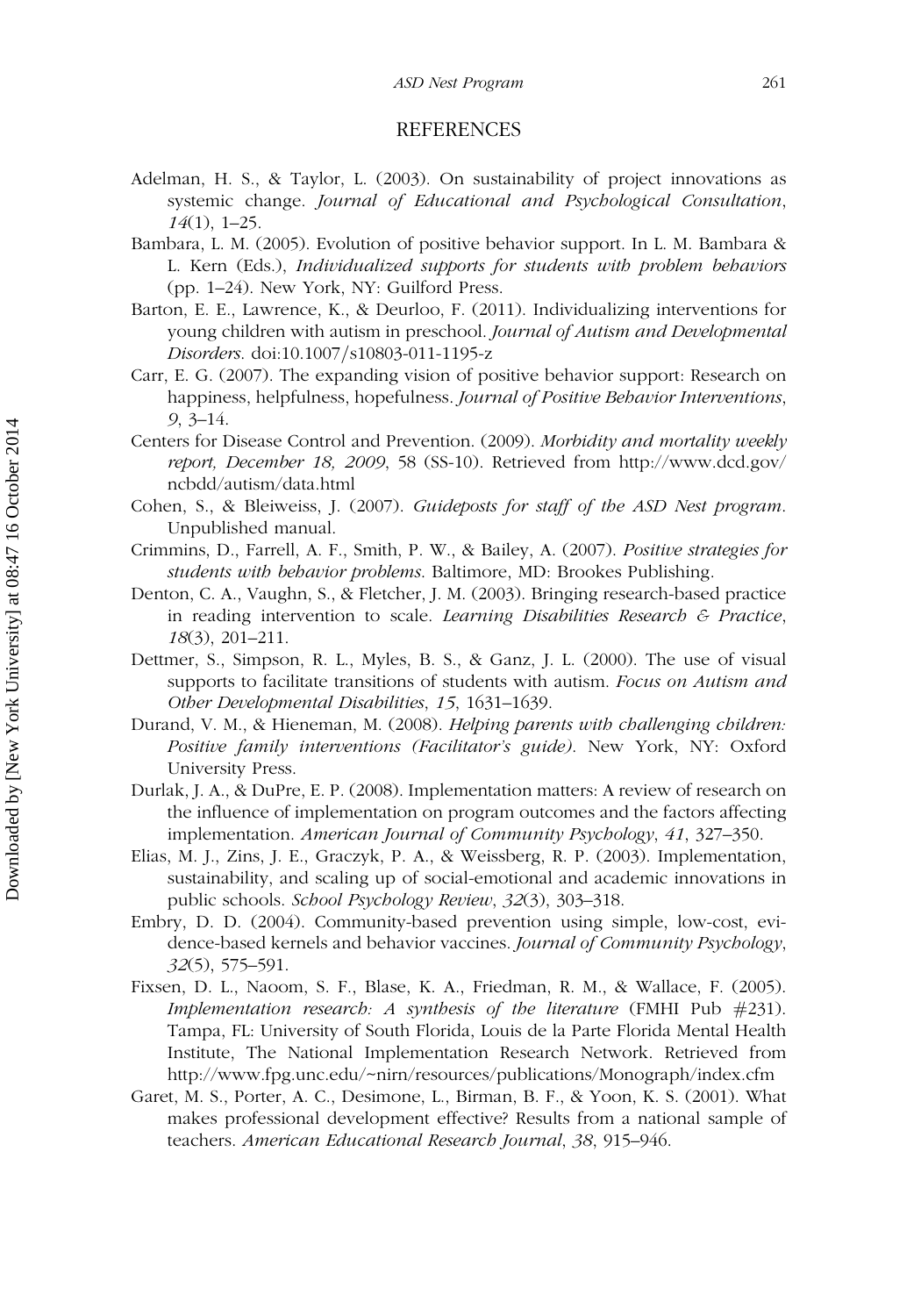- Griswold, D. E., Barnhill, G. P., Smith Myles, B., Hagiwara, T., & Simpson, R. L. (2002). Asperger syndrome and academic achievement. Focus on Autism & Other Developmental Disabilities, 17, 94–103.
- Gutstein, S. E., & Sheely, R. K. (2002). Relationship development intervention for young children. Philadelphia, PA: Jessica Kingsley Publishers.
- Horner, R. H., Carr, E. G., Strain, P. S., Todd, A. W., & Reed, H. K. (2002). Problem behavior interventions for young children with autism: A research synthesis. Journal of Autism and Developmental Disorders, 32, 423–446.
- Howlin, P., Magiati, I., & Charman, T. (2009). Systematic review of early intensive behavioral interventions in children with autism. American Journal on Intellectual and Developmental Disabilities, 114, 23–41.
- Kluth, P. (2003). "You're going to love this kid!" Teaching students with autism in the inclusive classroom. Baltimore, MD: Brookes Publishing.
- Koenig, K. P., Bleiweiss, J., Brennan, S., Cohen, S., & Siegel, D. (2009). The ASD nest program: A model for inclusive public education for individuals with Autism Spectrum Disorders. Teaching Exceptional Children, 42(1), 6–13.
- McConnell, S. R. (2002). Interventions to facilitate social interaction with young children with autism: Review of available research and recommendations for educational interventions and future research. Journal of Autism and Developmental Disorders, 32, 351–372.
- Mesibov, G. B., & Shea, V. (2008). Stuctured teaching and environmental supports. In K. D. Buron & P. Wolfberg (Eds.), *Learners on the autism spectrum: Prepar*ing highly qualified educators (pp. 115-137). Shawnee Mission, KS: Autism Asperger Publishing.
- National Autism Center. (2009). Evidence-based practice and autism in the schools. Randolph, MA: Author.
- National Research Council. (2001). *Educating children with autism*. Washington, DC: National Academy Press.
- Odom, S. L., Collet-Klingenberg, L., Rogers, S. J., & Hatton, D. D. (2010). Evidencebased practices in interventions for children and youth with autism spectrum disorders. Preventing School Failure: Alternative Education for Children and Youth, 54, 275–282.
- O'Donnell, C. L. (2008). Defining, conceptualizing, and measuring fidelity of implementation and its relationship to outcomes in K–12 curriculum intervention research. Review of Educational Research, 78(1), 33–84.
- Reddy, L. A., & Newman, E. (2009). School-based programs for children with emotional disturbance: Obstacles to program design and implementation and guidelines for school practitioners. Journal of Applied School Psychology, 25, 169–186.
- Reddy, L. A., Newman, E., De Thomas, C., & Chun, V. (2009). Effectiveness of schoolbased prevention and intervention programs for children and adolescent with emotional disturbance: A meta-analysis. Journal of School Psychology, 47, 77–99.
- Stith, S., Pruitt, I., Dees, J., Fronce, M., Green, N., Som, A., & Linkh, D. (2006). Implementing community-based prevention programming: A review of the literature. The Journal of Primary Prevention, 27(6), 599–617.